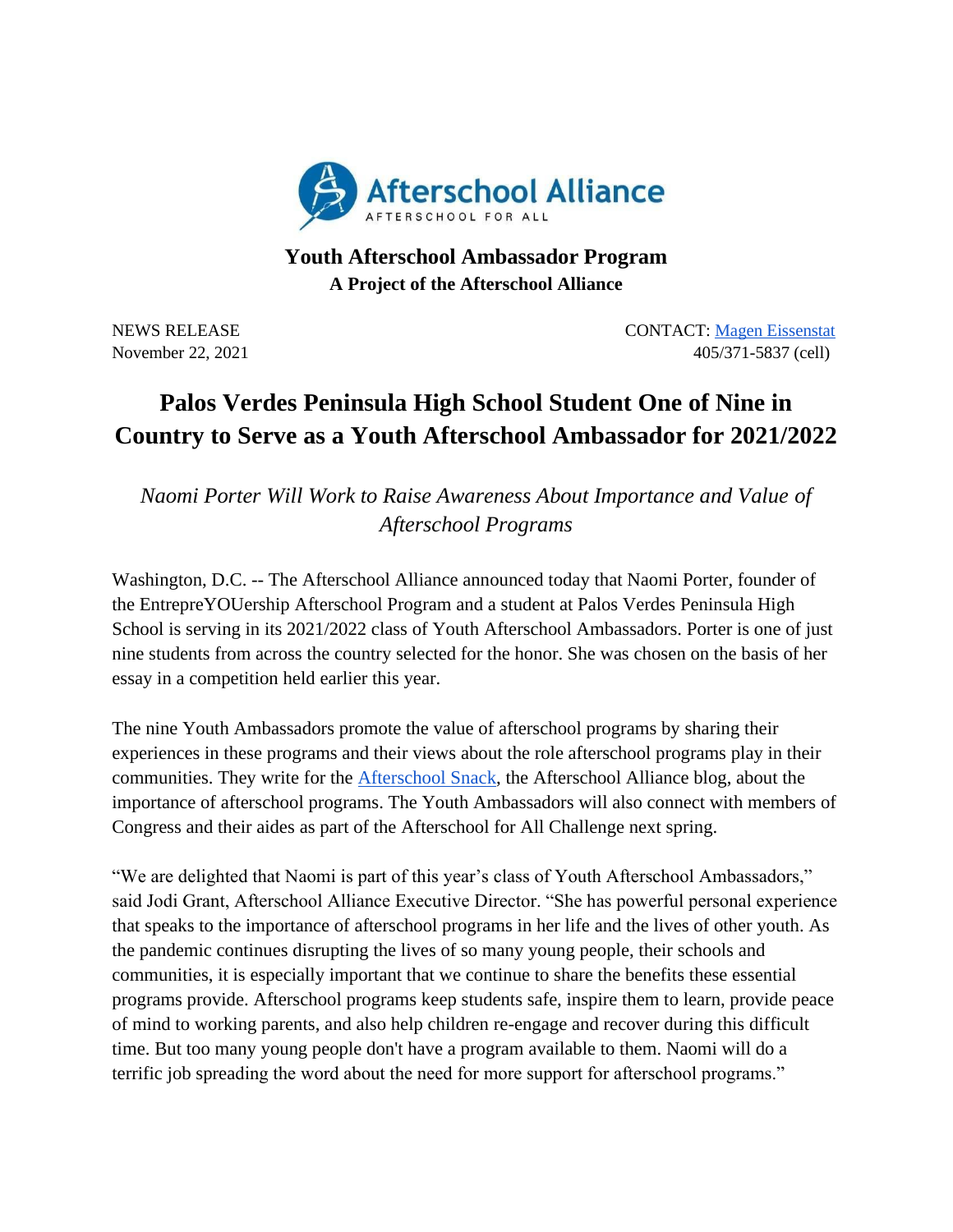"I am ready and willing to serve as a Youth Afterschool Ambassador," Porter said. "After realizing a lack of equitable educational offerings, I founded EntrepreYOUership, a youth-led, free afterschool program, to ensure more students could access entrepreneurial education and financial literacy programs, regardless of their background. In partnership with the Boys & Girls Club of LA Harbor, we offer a program where students can develop and execute their own businesses with support from mentors and receive start-up funding. Through this work, I have spoken with elected officials, community partners, journalists, and professors and have learned the value of my voice. I'm thrilled to share about my experiences as a Youth Afterschool Ambassador to build support for afterschool programs so more students can develop the 21st Century skills necessary for the jobs of today and tomorrow."

The nine Youth Afterschool Ambassadors in this class come from California, Georgia, Maine, Maryland, New York, Illinois, Utah, Virginia, and Washington. They are:

- **Kyla Anderson,** from East St. Louis, Illinois' Southern Illinois University Edwardsville East Saint Louis Charter High School's 21st Century Community Learning Centers Afterschool Program, age 17
- **Brock Brewer**, from Kelso, Washington's Youth And Family Link Afterschool Program, age 16
- **Kaiya Jones**, from Ellicott City, Maryland's Howard County Library System Teen Advisory Board Afterschool Program, age 15
- **Juliana Montell**, from Gardiner, Maine's Boys & Girls Clubs of Kennebec Valley Afterschool Program, age 16
- **Belen Perez**, from Alexandria, Virginia's Community Lodgings Afterschool Program, age 14
- **Naomi Porter,** from Los Angeles, California's EntrepreYOUership Afterschool Program in partnership with the Boys & Girls Club at LA Harbor, age 17
- **Noah Shaw**, from Murray, Utah's Miller Family Boys & Girls Club Afterschool Program, age [AGE]
- **Ramaya Thomas**, from Dallas, Georgia's VOXATL Afterschool Program, age 17
- **Zhonghui Zheng**, from New York, New York's Global Kids Afterschool Program, age 17

The most recent [America After 3PM household survey](http://www.afterschoolalliance.org/AA3PM/) of more than 31,000 families, commissioned by the Afterschool Alliance, finds that for every child in an afterschool program in the United States, three more are waiting to get in. The families of 24.6 million children more than ever before — are unable to access a program. Many report cost as a barrier. There are significant inequities, with Black and Latinx children unable to access the afterschool programs their parents want for them.